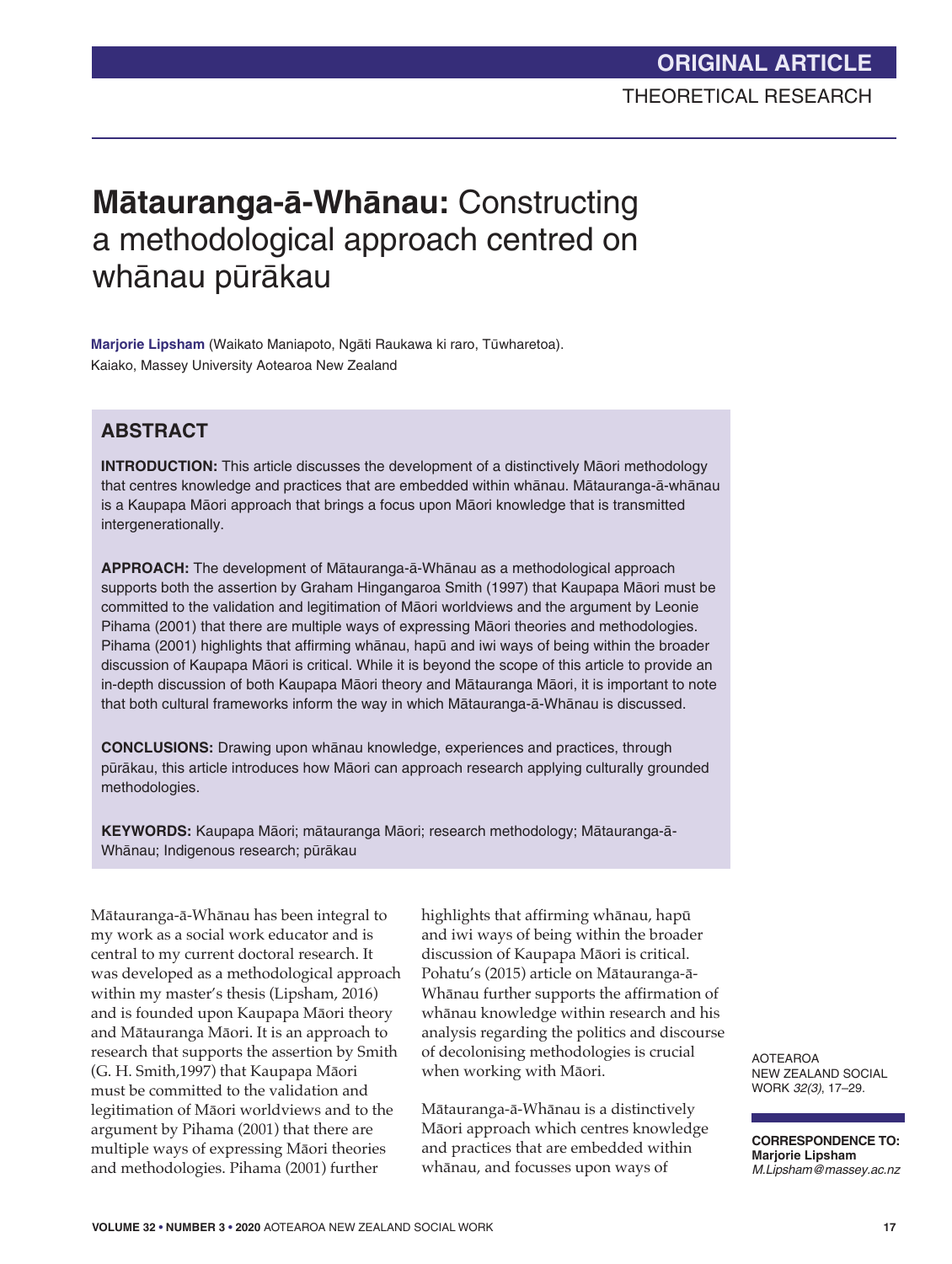knowing and being that are transmitted intergenerationally. To explain Mātaurangaā-Whānau, I will discuss briefly the nature of Mātauranga Māori (Māori knowledge), Whānau and Kaupapa Māori as it relates to relationships and the transmission of knowledge. This will be followed by a sharing of pūrākau from my own whānau, as a means by which to highlight the mātauranga that stem from each of the pūrākau and which have guided me in the identification of key methodological signposts that form, what I refer to as the Mātauranga-ā-Whānau framework.

#### **Mātauranga Māori**

Mātauranga Māori is embodied knowledge, understanding, wisdom and practices that we as Māori use in our everyday lives. The role of ancestral knowledge and practices has been well documented as central to Mātauranga Māori, Kaupapa Māori and Indigenous methodologies (Mead, 2003; Nepe, 1991; H. R. Pohatu, 1995; G. H. Smith, 1997; L. T. Smith, 1999). The centrality of our grandparent generations in the transmission of mātauranga Māori is also critical to the revitalisation and regeneration of our language and cultural ways of being (Pere, 1994; Pohatu, 2015). The application of Mātauranga-ā-Whānau as methodology is grounded upon mātauranga handed down through generations that is being sustained for current and future generations. Learning from people such as "our Nana" is central to this discussion as they often hold and unlock knowledge and practices from generations before her. Her memory is of three generations before her. The teachings from her mother and other kuia and koroua also have their origins three generations before them.

Relationships are important to the transmission of mātauranga Māori (Mead, 2003). Whatarangi Winiata (2020) highlighted that mātauranga Māori is "a body of knowledge that seeks to explain phenomena by drawing upon concepts handed down from one generation of

Māori to another" (p. 1). Furthermore, he highlighted the ways in which the process of intergenerational transmission contributes to both the maintenance and growth of mātauranga Māori, stating:

Accordingly, mātauranga Māori has no beginning and has no end. It is constantly being enhanced and refined. Each passing generation of Māori make their own contribution to mātauranga Māori. The theory or collection of theories, with associated values and practices, has accumulated mai i te ao Māori/from Māori beginnings and will continue to accumulate providing the whakapapa of mātauranga Māori is not broken. (p. 1).

Hirini Moko Mead (2003) also emphasised the expansiveness of mātauranga Māori and the contribution made to the growth of Māori knowledge by each generation. Mead (2003) noted:

The term "mātauranga Māori" encompasses all branches of Māori knowledge, past, present and still developing. It is like a super subject because it includes a whole range of subjects that are familiar in our world today, such as philosophy, astronomy, mathematics, language, history, education and so on. And it will include subjects we have not yet heard about. Mātauranga Māori has no ending: it will continue to grow for generations to come. (pp. 320–321).

Both Whatarangi Winiata and Hirini Mead are highlighting that each generation needs to contribute to the changing nature of mātauranga and it is the upcoming generation's obligation and responsibility to its growth. The considerations to this growth include ensuring it is tika (correct) and that the integrity of the mātauranga is upheld and honoured. Nepe's (1991) earlier work adds to such understandings and further highlights that we have a "systematic organisation of beliefs, experiences, understandings and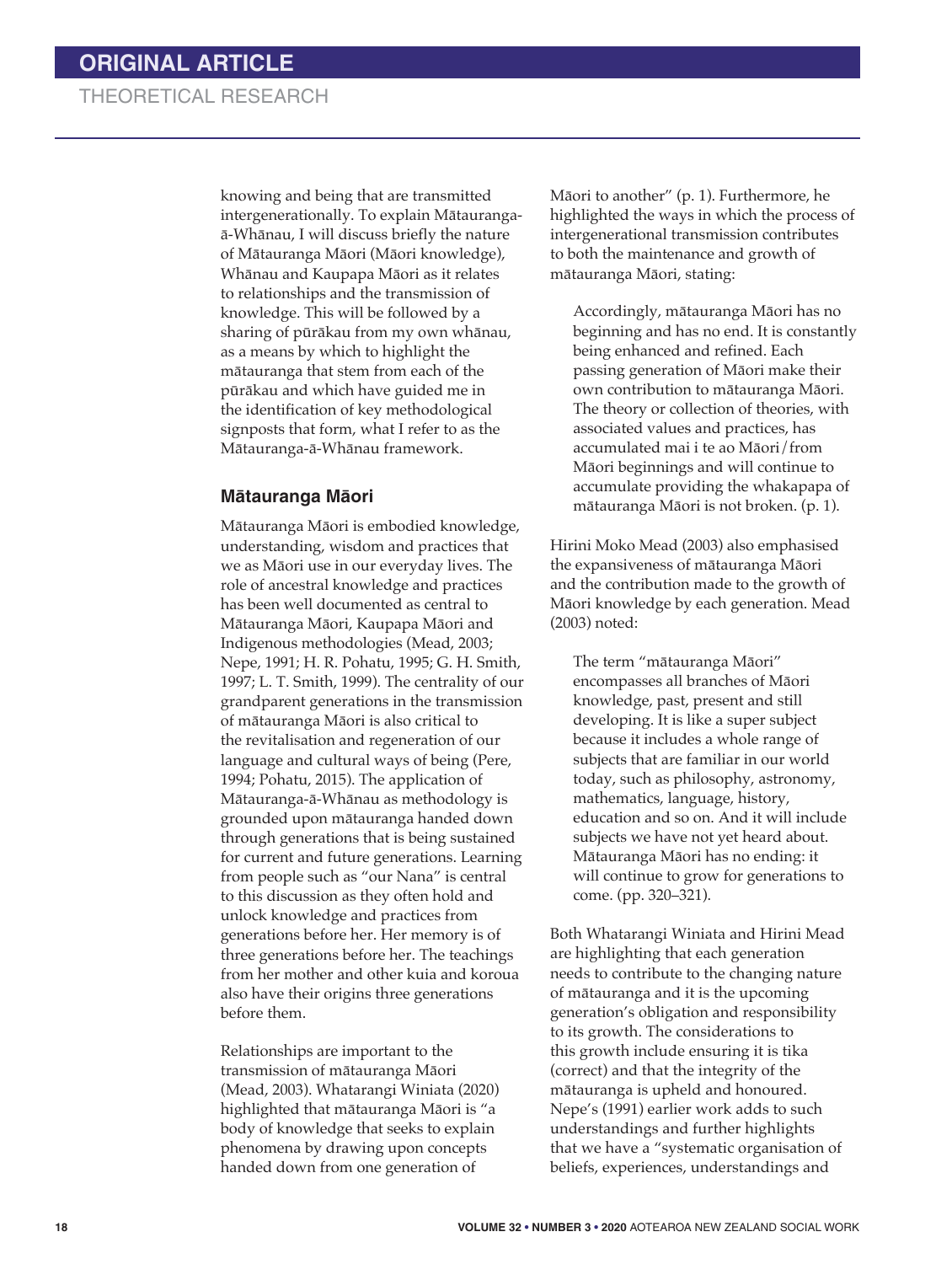interpretations of the interactions of Māori people upon Māori people, and Māori people upon their world" (p. 4).

What is clear is that, in order to be able to grow mātauranga, we need to make contributions at every level, whether big or small. For example, this can occur through theory, practices, sharing pūrākau and language. My Nana knows this inherently and goes about the business of teaching us and helping us to learn through a Māori lens daily by transmitting important knowledge to us from rongoā to karakia, raising and caring for children, te reo and pōwhiri, dressing and cleaning and thinking and caring. Mātauranga that is transmitted intergenerationally is highly valued and evolving. It also includes all Māori being able to explain their world through experiences within whānau.

#### **Whānau**

Whānau, within this context, refers to a Māori model of extended family that is inclusive of at least 3–4 generations and which stretches across multiple layers of relationships that are grounded within whakapapa (Māori cultural genealogical template). Whānau refers to both extended family and to give birth. As such it is both a concept and practice that affirms intergenerational and intragenerational relationships. For Māori, whānau is a source of knowing—and experiences should be drawn from this source of "potentiated power" for the purpose of fashioning frameworks (Pohatu, 2015, p. 39). Pohatu (2015) stated:

When asking the question, "where is the first place that we would go to, to draw experience of mātauranga from?", this small piece proposes that whānau is an obvious 'first place' to turn to. It proposes that for Māori, whānau is an acknowledged rich source of applied knowing and experience to draw from, where there is a willingness to invite it as a highly valued companion (hoa haere) in kaupapa, no matter what it is, where we are and who we are with. (p. 32).

This highlights that whānau wisdom offers us well-tried ways of working and that this knowing can be invited into spaces as signposts for our research approach. My whānau knowing is invited into the space of research moving it from the margins to assume its position "in guiding us at all levels of our lives … so that deep discussion can be invited, reflected upon, endorsed by cultural thought" (Pohatu, 2015, p. 42). The affirmation of whānau as key to Māori approaches is highlighted by the inclusion of whānau as a key principle within Kaupapa Māori theory and methodology. Kaupapa Māori gave some urgency to revitalising, validating and inviting intergenerational knowledge into the research space in the 1990s, and continues to do so today (Nepe, 1991; G. H. Smith, 1997; L. T. Smith, 1999). To contextualise this, a brief overview of Kaupapa Māori is now provided.

#### **Kaupapa Ma¯ori theory**

Kaupapa Māori is a Māori philosophical foundation that has underpinned the development of the methodological approach discussed in this article. Kaupapa Māori requires Māori researchers to have an awareness of te reo and tikanga, and ground processes and methods upon them (L. T. Smith, 1999). In its broadest sense, Kaupapa Māori refers to Māori knowledge and Māori ways of knowing and doing. G. H. Smith (1997) highlighted that a Kaupapa Māori foundation for theory and research provides a platform for the (i) validation and legitimation of te reo and tikanga Māori; (ii) the prioritisation of the revitalisation of te reo and tikanga; and (iii) the assertion of selfdetermination and autonomy for Māori.

Much of the early work within Kaupapa Māori theory and methodology emerged from a direct challenge by Māori to the mainstream Pākehā education system and the assimilation policies and approaches upon which it is based. Education is a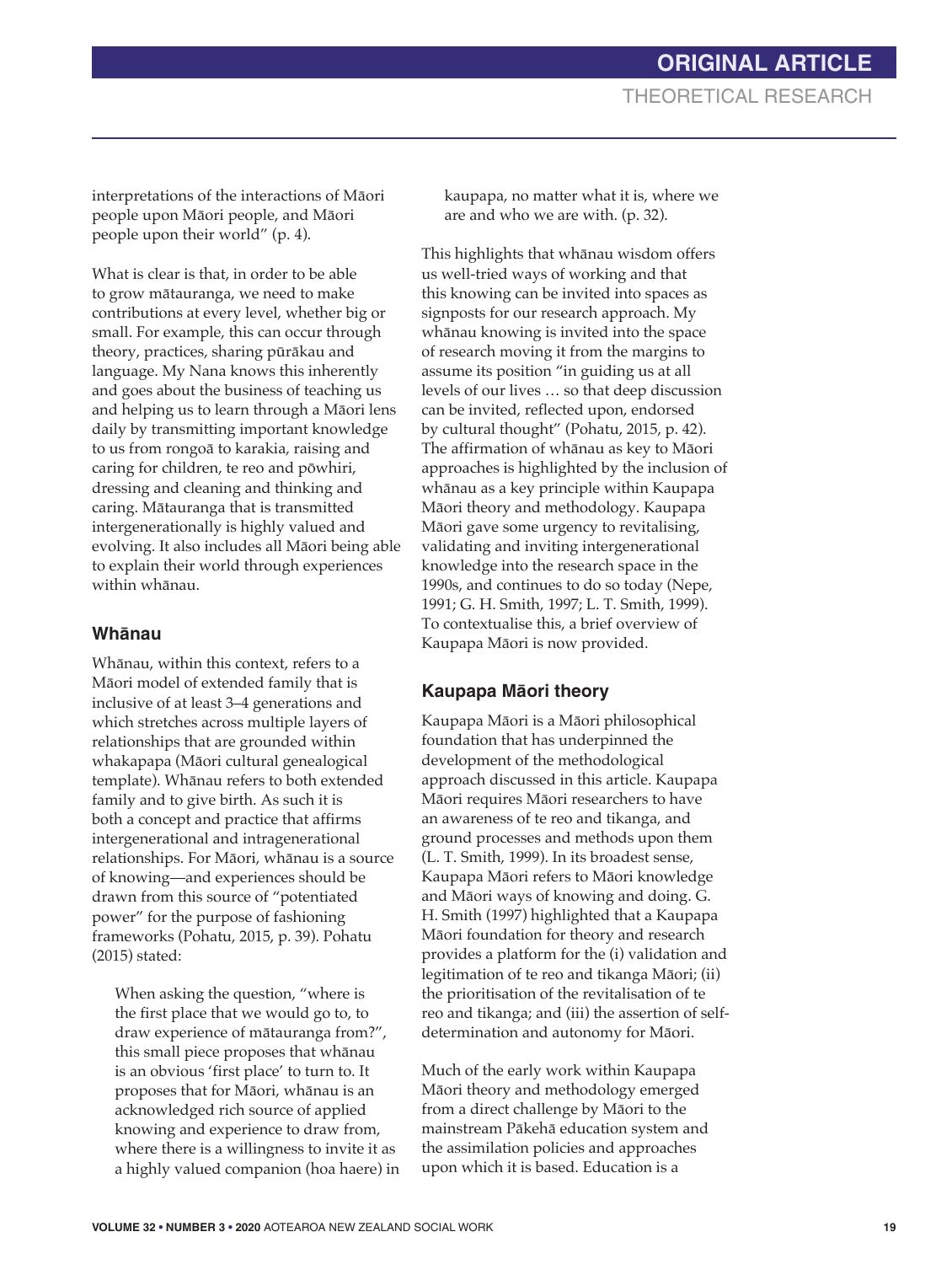particular site of struggle which is controlled and determined through dominant interest groups (G. H. Smith, 1997). The development of colonial schooling and education systems in Aotearoa has been central to the marginalisation of Māori language, culture and knowledge systems (Simon, 1998; Simon & Smith, 2001). A key component of that marginalisation was a deliberate process of individualisation within education to align with wider colonial systems that privileged a nuclear family construct over the collective relationships embedded within Māori societal structures of whānau, hapū and iwi (Pihama & Cameron, 2012).

Most specifically, Kaupapa Māori educational sites such as Te Kōhanga Reo, Kura Kaupapa Māori, Whare Kura and Whare Wānanga have been central to the design and implementation within the education sector as a Māori designed response to the erosion of Māori language, knowledge and culture (Hohepa, 1990; Royal-Tangaere, 1997). Our ancestors had clearly defined spaces and pedagogical approaches to learning and teaching with multiple sites, both formal and informal (Hohepa, 1999; Nepe, 1991; Pere, 1994; Royal-Tangaere, 1997).

Schooling was not the only colonial structure that intentionally contributed to the breakdown of the fabric of Māori society. The breakdown of traditional Māori structures in terms of culture and language through colonisation is described by O'Regan (2006, p. 157) as a context where Māori were "systematically alienated from their homelands and livelihoods." The impact of this on whānau and intergenerational knowledge transmission has been significant and, for many whānau, highly destructive (Durie, 2001). This included the whānau as the initial site of learning within a context that was inclusive of multiple generations and where the grandparent generation was most critical in the transmission of all aspects of mātauranga (Pere, 1994).

To construct a methodological framework within whānau, and to build on knowledge transmission within whānau, the recalling and retelling of pūrākau is a crucial component. Pūrākau, a form of Māori narrative, will be shared to illustrate how knowledge is transmitted and thought, and will show the pathway to the methodological signposts that form the Mātauranga-ā-Whānau framework.

#### **Mātauranga-ā-Whānau—Framing the methodology**

This methodology informed by Mātaurangaā-Whānau is about understanding experience, ways of knowing and ways of being when working with Māori, in a way that works for Māori. Intergenerational transmission of knowledge through pūrākau is key to Mātauranga-ā-Whānau. Cultural thought and cultural patterns are readily recognisable through pūrākau (a traditional form of storytelling) (Pohatu, 2015). Pūrākau have the "potential to unlock philosophical thought, epistemological constructs, cultural codes, and worldviews that are fundamental to our identity as Māori" (Lee, 2015, p. 98). Within this section, five pūrākau are shared, a short comment on the theory from a Mātauranga-ā-Whānau lens follow, then the key concepts are transferred into methodological signposts from each of the pūrākau. The methodological signposts are briefly expanded further on in the article. These pūrākau have elucidated key principles and practices that have formed the Mātauranga-ā-Whānau framework shown in Figure 1.

#### **Pu¯ra¯kau**

Nana, my maternal grandmother, is the ultimate philosopher. She was raised among her iwi in Ngāti Maniapoto (King Country, Aotearoa, New Zealand) and has spent most of her adult life living in the Waikato region of Aotearoa, New Zealand. My Nana is a deep thinker and theorist. She navigates various roles as an agreed leader of our whānau and has provided deep learnings for me as a Māori woman. Her first language is te reo Māori, though she is more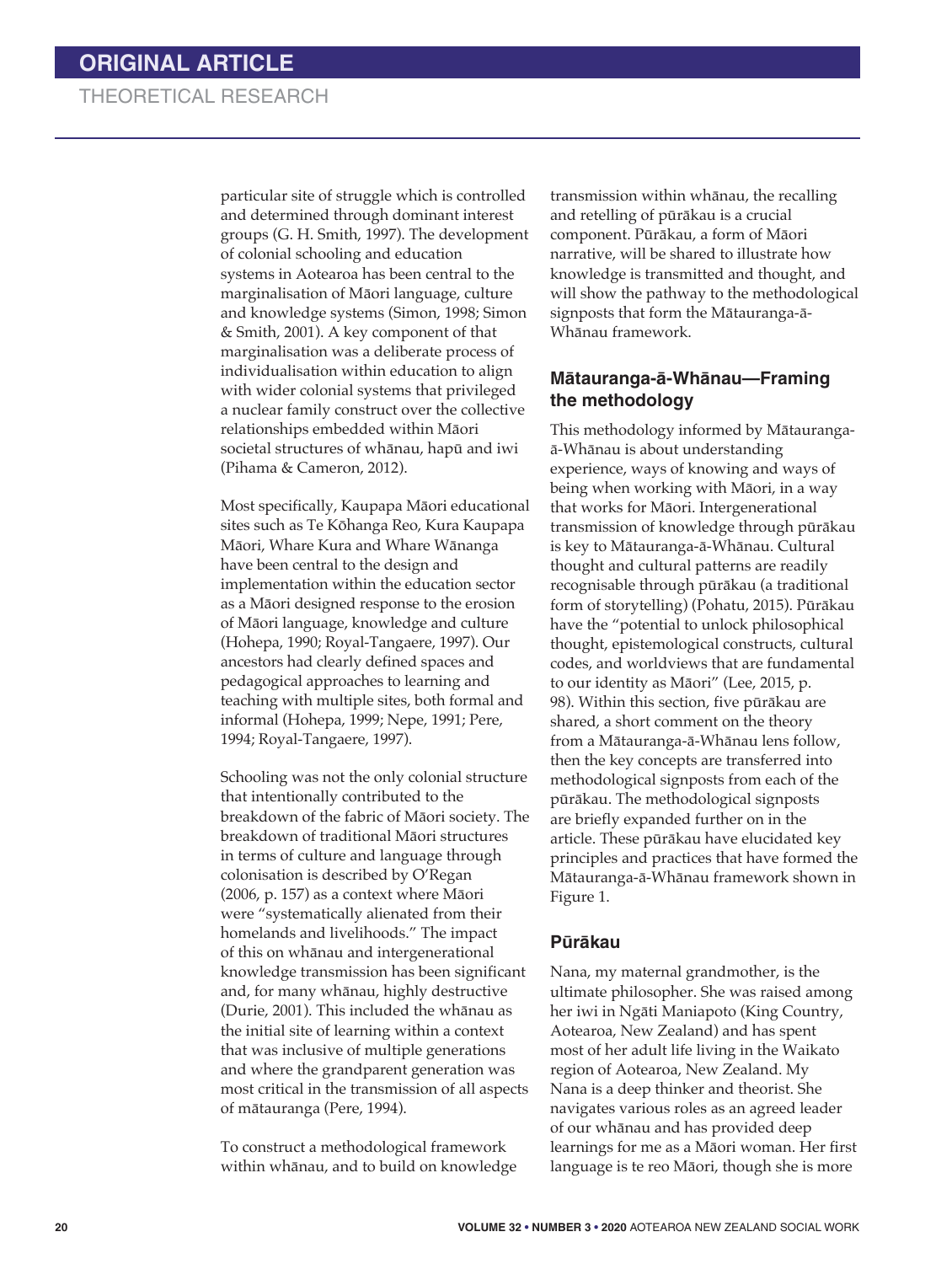than proficient in English. Given that any methodology should be equally concerned, not only with the access of knowledge and people, but must also be grounded upon the values and principles that underpin how the knowledge and the people should be treated and engaged with, it is my Nana's teachings that inform this for me. Nana does not change the way she moves and engages with the world regardless of whether the context is Māori or non-Māori. The way that she engages in her world is naturally occurring, is logical to her and is guided by her life-long learning within Te Ao Māori. Further, tikanga, which include, in part, the values and principles of manaakitanga, aroha, ngā ture, tapu and whakapono, underpin her engagement. Several pūrākau, or personal narratives within our whānau, are now shared.

### Pūrākau 1—Koha

When I was in Nana's care as a child, I would be allowed to go and stay with my cousins during the holidays. Nana would hand me a \$20 note and would say, "give this to Aunty for letting you stay with her, make sure you work while you are there and do what you are asked." This may not seem like much to the untrained eye; however, Nana was teaching me how to treat people in terms of respect, behaviour, reciprocation and being thoughtful of the needs of others. This was not a one-off practice; it happened every time I visited someone else's home. There may have been other underlying factors connected with the money in terms of what Aunty would have needed to take care of me for the week. Twenty dollars was a lot of money in the 1970s, however, this practice was not about the money.

**Mātauranga-ā-Whānau:** The practices here are foundational in our whānau and arguably within Te Ao Māori. Specifically, the principles of, āta mahi (to work diligently), āta whakaako (to deliberately instil knowledge and understanding), āta whakaaro (to give time to thought—to be creative and reflective) and āta whakarongo (consciously

listening with all the senses) apply in this example. Nana did not carry out these actions or teach me about them because it was 'the right thing to do'—she was engaging tikanga. Tikanga underpins a methodology grounded in Kaupapa Māori theory. Respect, good behaviour, reciprocation and being thoughtful to the needs of others as noted in the pūrākau are koha through a Māori lens and play a crucial part in being able to engage with Māori or Kaupapa Māori. The giving of koha is seen on the Marae, as part of a formal pōwhiri process and it is common today for the koha to be monetary. However, its primary focus is not about recompense, but mutual obligations and strengthening ties (Durie, 2001). It is common for Māori to koha money, food, labour or time to their communities. The practice of koha for Nana does not just belong at the Marae during pōwhiri, or at kaupapa. Tikanga extended into all areas for Nana.

**Methodological Signposts:** Tikanga, Mātauranga, Ako.

### Pūrākau 2—Raising mokopuna

Nana shared the responsibility of raising her mokopuna. During my early childhood, at a time when both of my parents did not have the capacity to raise us, my eldest brother and I lived with Nana, our middle brother became whangai to my Mum's eldest sister, our sister was adopted to our Mum's cousin at birth and our youngest brother lived with my Mum's youngest sister. Although there came a time when we were returned to our parents during our teenage years, my Nana had already played a significant role in my life, and she still does today at 90 years of age. Nana was raised by different kuia and koroua in her childhood. Sharing the responsibility of raising grandchildren is a normal practice in Te Ao Māori and being in our grandmother's care as children was an enriching and empowering part of our lives.

**Mātauranga-ā-Whānau:** A key epistemological belief within this pūrākau is that the whole whānau is involved in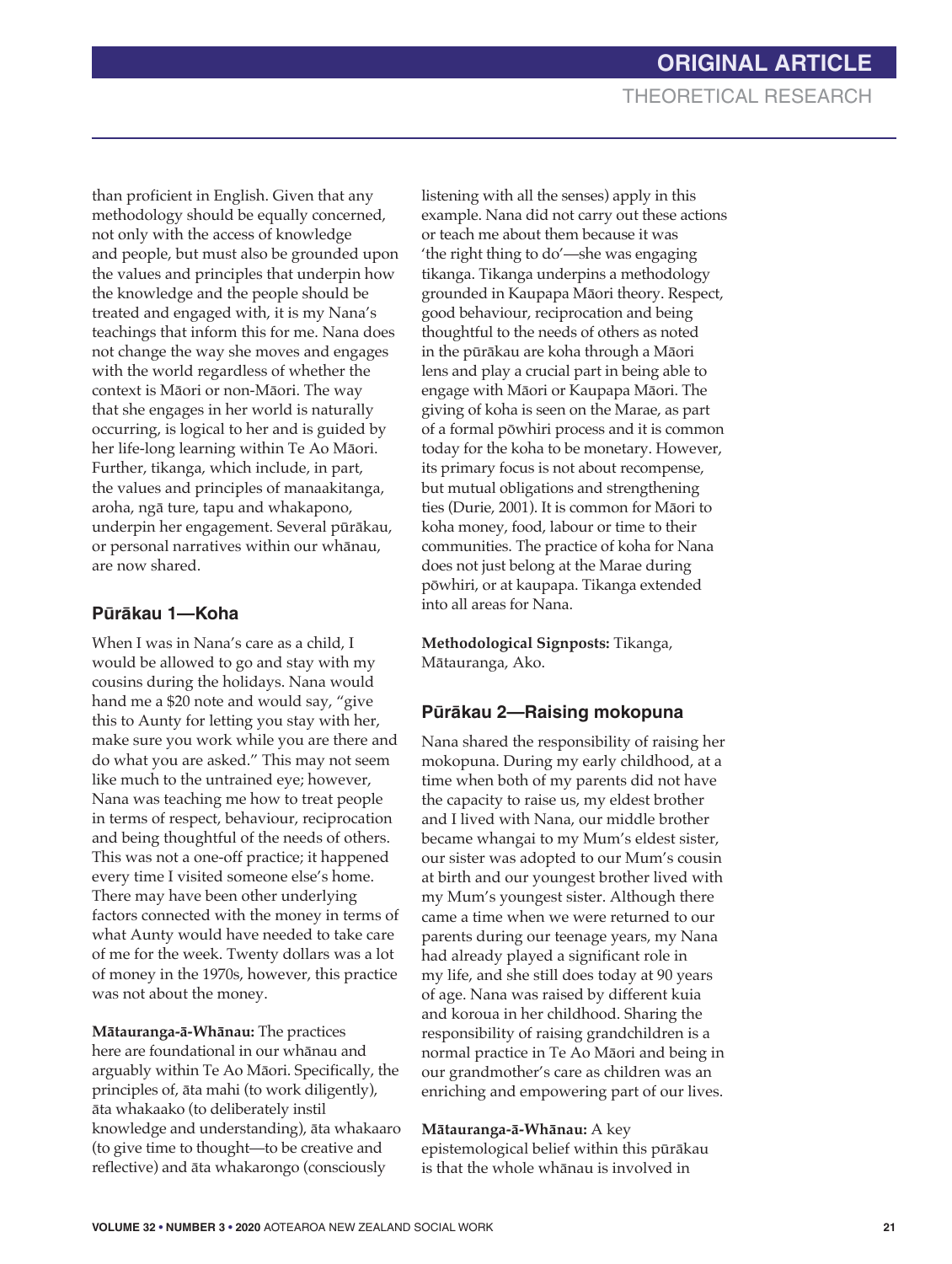the raising of a child and this is true also for engaging in research. There will be times when a Māori researcher will not only be involved with the participant of the research but, depending on the research, their whānau, hapū and iwi and other Indigenous knowledges and people. As a Māori researcher, you should expect to learn about the whakapapa of the whānau and my experience has been that whānau want to be engaged in kaupapa. My whānau play a pivotal part in my doctoral journey, from my Nana to my eldest brother, cousins, my son and my niece. Before choosing the topic for my doctoral research I met with my Nana to ask her permission—it was at that point that whānau members became involved. Nana wanted my eldest brother and older cousin involved as they were who she trusted in terms of taking care of and keeping our whakapapa information safe. I chose another cousin to be involved as she is a fluent speaker of te reo and would be able to talk with Nana more effectively. My son and my niece were chosen as first cousins to enable them to learn about research and be part of the intergenerational transmission of knowledge. What I know from my experience of having my whole whānau involved in my upbringing, to now being involved in my doctoral journey, is that whakapapa is a central principle and cannot be underestimated. Nana's decision to include others in this research is underpinned by her wanting everyone to be part of a learning and teaching experience to enable mātauranga to be transmitted.

**Methodological Signposts:** Ako, Whanaungatanga, Hui/Wānanga

#### **Pu¯ra¯kau 3—Karanga**

A karanga is a Māori ceremonial call, or a welcome call, that is carried out in many different contexts which can include the birth of a child and welcoming people onto a Marae or an equivalent event of welcome. My cousins and I asked our Nana about the prospect of learning karanga. She replied by asking us what we thought that meant and

that if we wanted to have further discussions on the topic, we would need to set a date that suited all of us, and that the meeting would need to be held at our whenua (our ancestral land) in Benneydale. The meeting held at our whenua, as discussed by Nana, may not include the actual teaching of karanga, but rather, the tikanga of karanga, and that there will be reasons why some will be selected for karanga and others may be appropriate in other roles. As mokopuna, we understood her body language, the tone of her voice and the feelings we had as she talked. We understood these things as a collective, but also as individuals. Interestingly, that initial discussion would start to naturally weed out, if you will, those who were truly interested and those that were not. Although it was not confirmed, Nana's theory of selection was already in play.

**Mātauranga-ā-Whānau:** Nana's strategy in the karanga pūrākau was to offer up the place in which Hui (meetings/gatherings) could take place in order that she might see who was interested in karanga. Underpinning the strategy was the idea that the conversations are held at a place that was appropriate and fitting to the context and study of karanga, rather than the carrying out of karanga proper. The questions that were part of the continuing conversations regarding karanga are cultural markers. For example, learning karanga is steeped in tikanga and therefore, if possible, researching at one's Marae, a place of importance to them, or on whenua is important. Learning in wānanga is important. Nana knows this, and her questions were based around this thinking. The questions in the pūrākau lend themselves to analysis, processes, hui, inquiry, conditions, place, space and curiosity. When engaging in research with Māori, the following questions are important:

- who is asking?
- why are they asking?
- where will conversations take place?
- what will be discussed?
- who will take part and why?
- was the discussion relevant and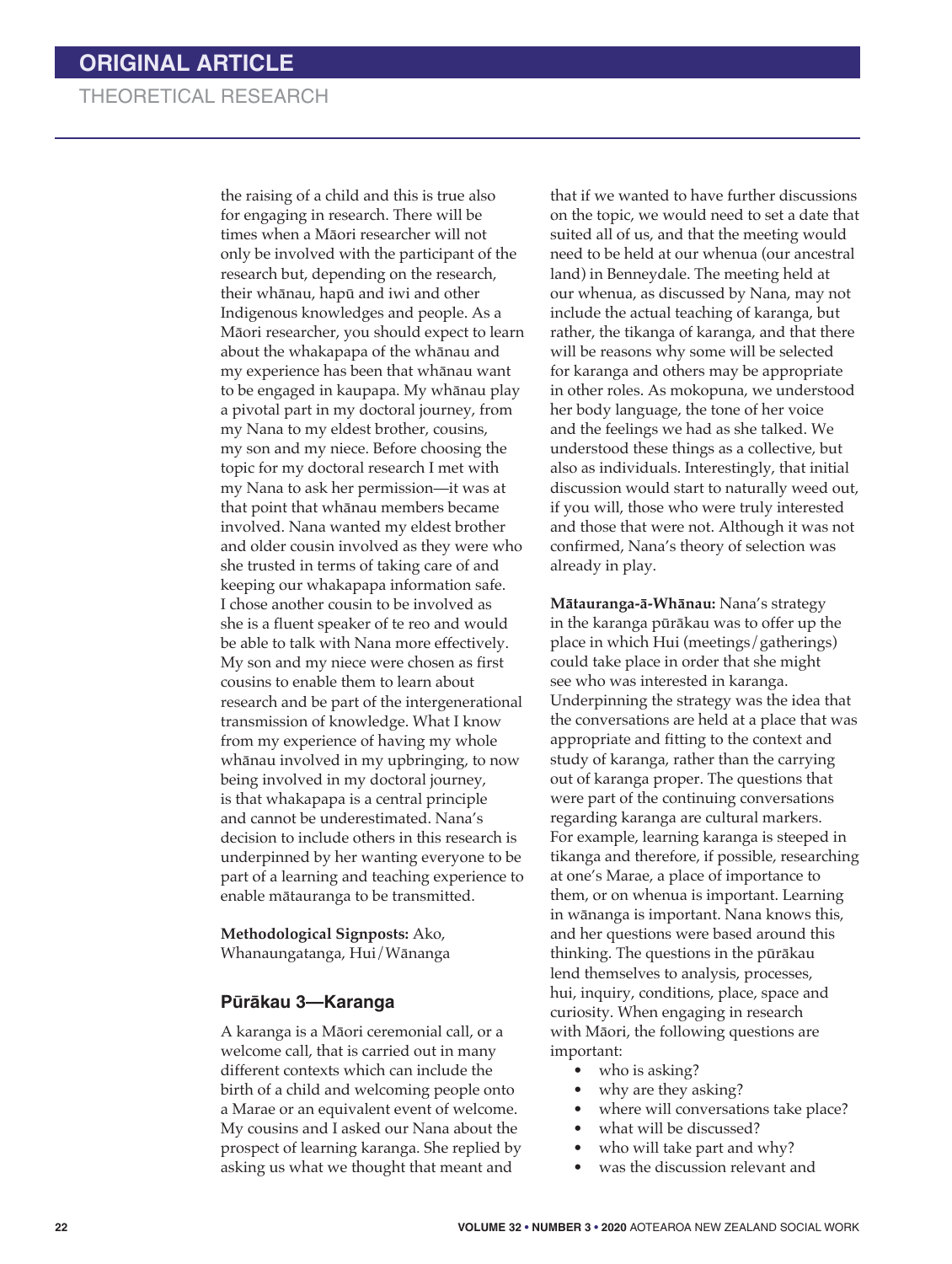appropriate at that time and place, and

who was it relevant to, appropriate to, who would it benefit?

It is necessary to understand the where, when, why and how questions regarding Māori knowledge. Māori regard some knowledges as tapu, and an example of this follows in the next pūrākau. Also, Māori are protective of information because, in the past, non-Māori have misused research for their own power, control and gain (L. T. Smith, 1999).

**Methodological Signposts:** Tikanga, Mātauranga, Aro, Wā, Wāhi, Hui/Wānanga

### Pūrākau 4—Tapu

Nana considers Māori knowledge to hold aspects of tapu and treads carefully, especially when teaching aspects of Te Ao Māori that are part of tikanga. This is partly why the conversation regarding karanga developed as it did. Nana would consider karanga as a ritual steeped in tapu. I recall a time during my early years in tertiary education—I was completing a National Diploma of Social Work and we were asked to research our whakapapa. I returned to the Waikato to ask Nana, very enthusiastically, who my tūpuna were and what their names were, etc. I had a pen and paper ready to write the information down. She did share information with me, and I wrote everything down. After the conversation, she asked what I'd do with the paper—"paper?", I asked, "yes" she said, "that you wrote our whakapapa on." She was worried that it would be thrown away, ripped up or discarded. To her, the paper represented whakapapa, and therefore people who had passed, and the deep respect that she held for them meant that she worried about their wellness, as well as mine if I did anything wrong with the paper. The paper became tapu through her lens as Māori because tūpuna names were written on it.

**Mātauranga-ā-Whānau:** This is an example of how mātauranga is transmitted and the

multiple layers of learning and teaching. The idea of tapu has evolved over generations and Nana is carrying through her knowing into what we might consider today as a contemporary example. Tapu is explained by Rangimarie Rose Pere (1994, p. 39) as "spiritual restriction, ceremonial restriction, putting something beyond one's power, placing a quality or condition on a person or on an object or place; but whatever the context its contribution is establishing social control and discipline, and protecting people and property." Tapu is a critical concept within the broader understanding and practices of tikanga. Whether it is a contemporary example or not, the consequence of tapu is still relevant and cannot be disregarded as superstition. Tapu is a means of social control and protection but it often occurs and is largely a concern at a whānau level. Tapu is important when thinking about engaging with others, things, knowledge, places or any context within research. "Just because you are Māori, or your topic and/or participants are Māori, doesn't necessarily mean you are conducting or engaging in Kaupapa Māori research" (Rautaki Limited, 2016, n.p.). To engage in Mātauranga-ā-Whānau you must be able to think about the safety of whānau and self through a Māori lens. Tapu acknowledges those things that exist outside of being human as well as very practical considerations, and we need to always be aware of our responsibilities to all things physical and metaphysical. Our role as insiders to research is also important here. We should be reflecting on the concept of tapu to uphold the tino rangatiratanga of whānau and mātauranga in our research, the consequences will not just be on us otherwise, but on the participant whānau, our whānau and wider communities.

**Methodological Signposts:** Wā, Wāhi, Tikanga, Mātauranga

#### Pūrākau 5—Whānau Hui

My upbringing was informed by Māori principles, Māori ways of being and Māori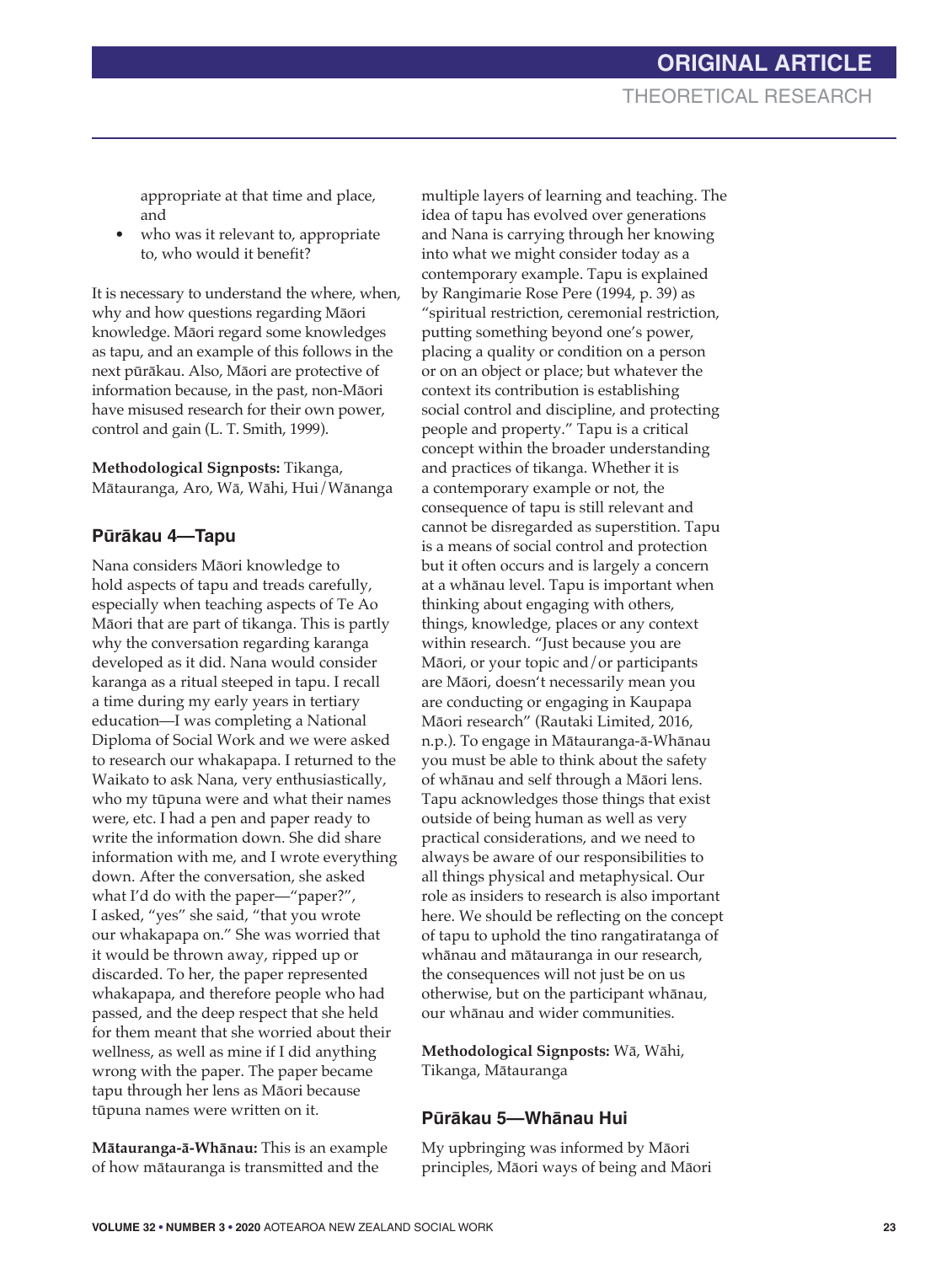rationales. These areas were particularly noticeable on the Marae, in the home or at specific events like tangihanga (funerals). Another of these forums was the whānau Hui or family gathering. In my whānau the Hui was a forum specifically used for dealing with any tensions or conflict inherent in the family. There were several uncles who could facilitate the Hui, but they would seek advice and guidance from Nana. Children were privy to the tensions within our Hui but importantly, they were privy also to the way that tensions were managed and the resolutions that resulted. The Hui would start in much the same way every time we met. Firstly, karakia (prayer) by our Nana, then a mihi (informal greeting) regarding the reason we were all there, then each person (including children) would be given the opportunity to speak moving in the direction of the next person to the left. Finally, after everyone in the family had spoken and resolutions obtained, a karakia and mihi to end the Hui would be carried out before proceeding to share in a meal. Inevitably however, the Hui would take a considerable amount of time, sometimes crossing into two days. During the Hui, voices would be raised, comments would be made, crying was inevitable, and emotions ran high. In these moments, my Nana often used cultural skills and techniques to guide the Hui while gently reminding the family about behaviour and engaging respectfully with one another. This is where I first heard Āta phrases. My Nana would stand and, in te reo Māori, discuss the family's ability to āta whakaaro or think clearly and think deliberately. She would use the term āta kōrero—the ability to watch tone, speak with clarity and speak in a manner which conveyed respect. In these moments, the atmosphere calmed and the reflection this prompted was evident (Lipsham, 2012, 2016).

**Mātauranga-ā-Whānau:** Hui can be translated to mean a gathering or meeting. Hui could be explained as qualitative in nature and has some similarities including, studying personal constructs, oral histories and human interaction. However, the

inclusion of Hui means ensuring Tikanga Māori (Māori protocols) are within the process of meeting with the participants and qualitative research has not always allowed for a cultural dimension (Tomlins-Jahnke, 1996). Hui include tikanga or protocols such as karakia (acknowledging sources), whanaungatanga (getting to know one another), sharing intention or kaupapa (reason/topic for Hui), addressing the kaupapa in Hui, closing rituals and sharing in food (Bateman & Berryman, 2008; Salmond, 1975). These processes are key to a successful research Hui and if one cannot carry out these processes themselves, then a companion could be asked to contribute their time to make sure that the Hui is carried out with integrity. Hui are important because they carry with them an understanding that, within a Māori context, a high value is placed on manaaki, whakapapa, aroha, ensuring personal mana and protecting the mauri and wairua within relationships (Mead, 2003). When engaging the signpost of Hui in research, the researcher must know the appropriate tikanga associated with Hui. This includes being able to enter, engage and exit the Hui accordingly.

**Methodological Signposts:** Tikanga, Mātauranga, Ako, Aro, Hui, Wānanga

#### **Discussion**

The pūrākau presented here illustrate a range of intergenerational teachings and learnings. It is from my lens as a mokopuna, though many of my cousins and siblings may have different interpretations of what has been shared here. What we would all agree on however, is that Nana has been able to transmit knowledge to us all in a way that is positive, caring and nurturing. Nana is a very humble individual, who is very calm by nature. She knows all of her mokopuna intimately, all of their names, their habits and connects to us in terms of our mauri daily. There are many more pūrākau that will be utilised in my doctoral study that may include stories from my siblings and cousins which will further add to the Mātauranga-ā-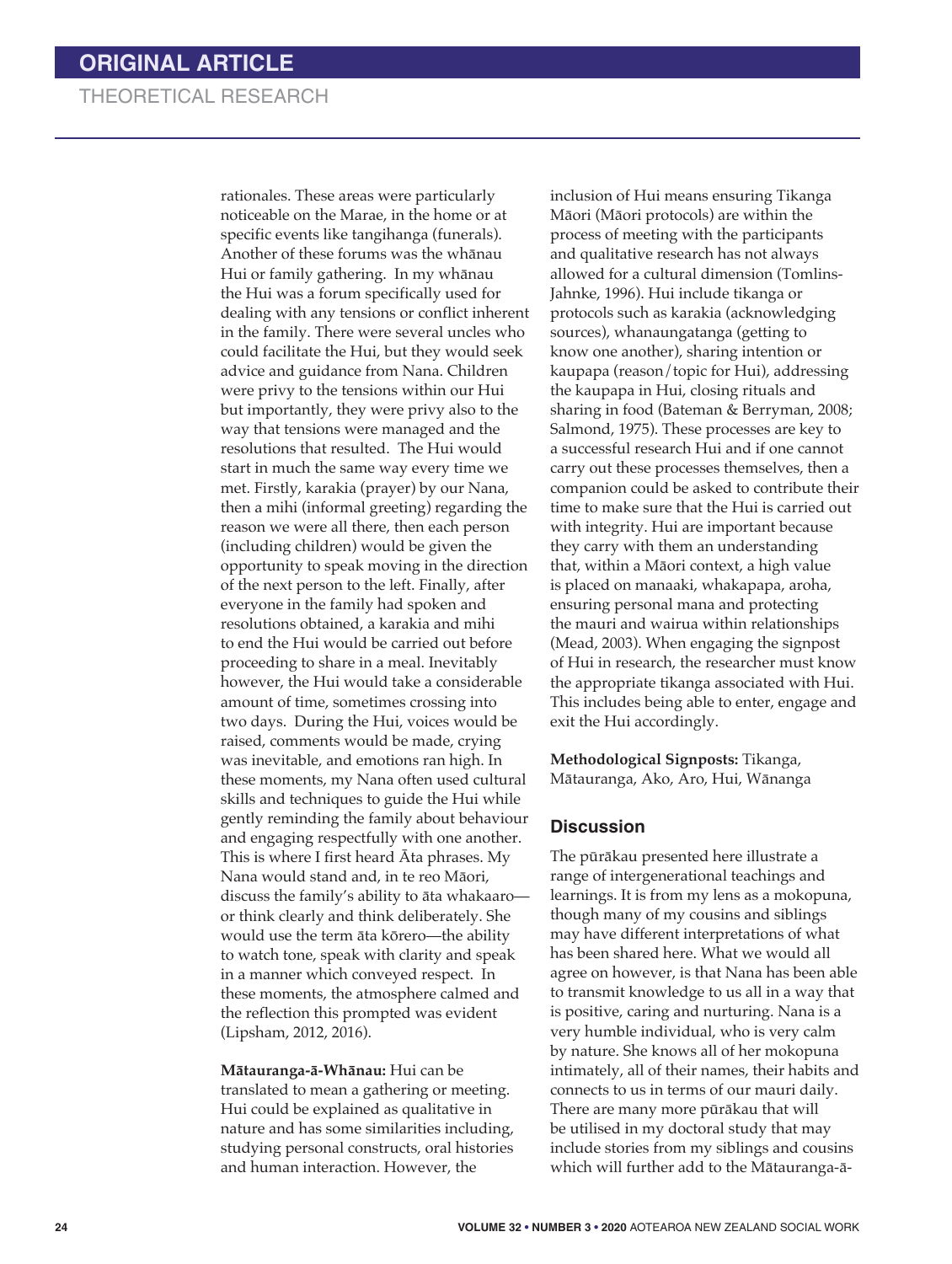**ORIGINAL ARTICLE** THEORETICAL RESEARCH

Whānau framework. This section, however, has concentrated on identifying the pūrākau, the theory and the signposts that form the framework.

#### **Ma¯tauranga-a¯-Wha¯nau framework**

From the pūrākau, the Mātauranga-ā-Whānau theory and the identification of methodological signposts, a framework was constructed for my master's research. Since engaging in my doctoral research however, I have added further methodological signposts including Ako, Aro, Mātauranga, Wā and Wāhi. In the following section I will give a brief overview of each of the framework signposts that I have identified in the pūrākau above, which are illustrated in Figure 1.

**Signpost 1: Pūrākau**: In research, a pūrākau approach unlocks philosophical thought, epistemological constructs, cultural codes, and worldviews that are fundamental to our identity as Māori (Lee, 2015). Pūrākau is a traditional Māori storytelling approach that engages Māori voice, heart, mind and soul. Pūrākau have inherent power with the potential to create transformation for Māori. Māori value knowledge and value the telling of their own pūrākau for the purposes of sharing, transmission, developing, learning and teaching in part. In my doctoral research, pūrākau is the vehicle through which Mātauranga-ā-Whānau is transmitted, engaged and understood.

**Signpost 2: Ako**: Ako is the pedagogy of learning and teaching in the Māori tradition which includes a range of tikanga. Within research it is acknowledged that both the researcher and the participants are involved in the teaching and learning, it is a reciprocal relationship (Pere, 1994). This includes the consideration of Āta and its varying signposts (Pohatu, 2004). Ako is important to my doctoral research as it also considers the positions of mana, tuakana/teina, equity, power and control.

**Signpost 3: Aro**: Aro is reflective praxis throughout the research process for all

Figure 1. Mātauranga-ā-Whānau framework.

involved. As the researcher, having a critical lens is important. It is important for me to reflect on politics, colonisation, relationships and power at micro, macro and chrono levels when engaging in research that involves Māori. For the participants, there is a need to allow time to think through and connect to the questions. It is important, too, not to restrict time allowing time to ponder, talk with other whānau, hapū, iwi, and sit with the information.

**Signpost 4: Tikanga**: Tikanga is the fundamental values, protocols and practices that inform us as Māori. Mead (2003) notes that tikanga provides us with the processes by which to do things in a way that is tika, or correct. In the research relationship, from entry and engagement to the exit, one must consider tikanga. Tikanga is a huge subject which means the Māori researcher (or their hoa haere) has to be capable in areas such as te reo, kawa, karakia, manaaki, etc., and to also ensure that the research process is affirming and validating of the cultural relationships, values and practices that are critical to Māori.

#### **Signpost 5: Whanaungatanga:**

Whanaungatanga means to action the

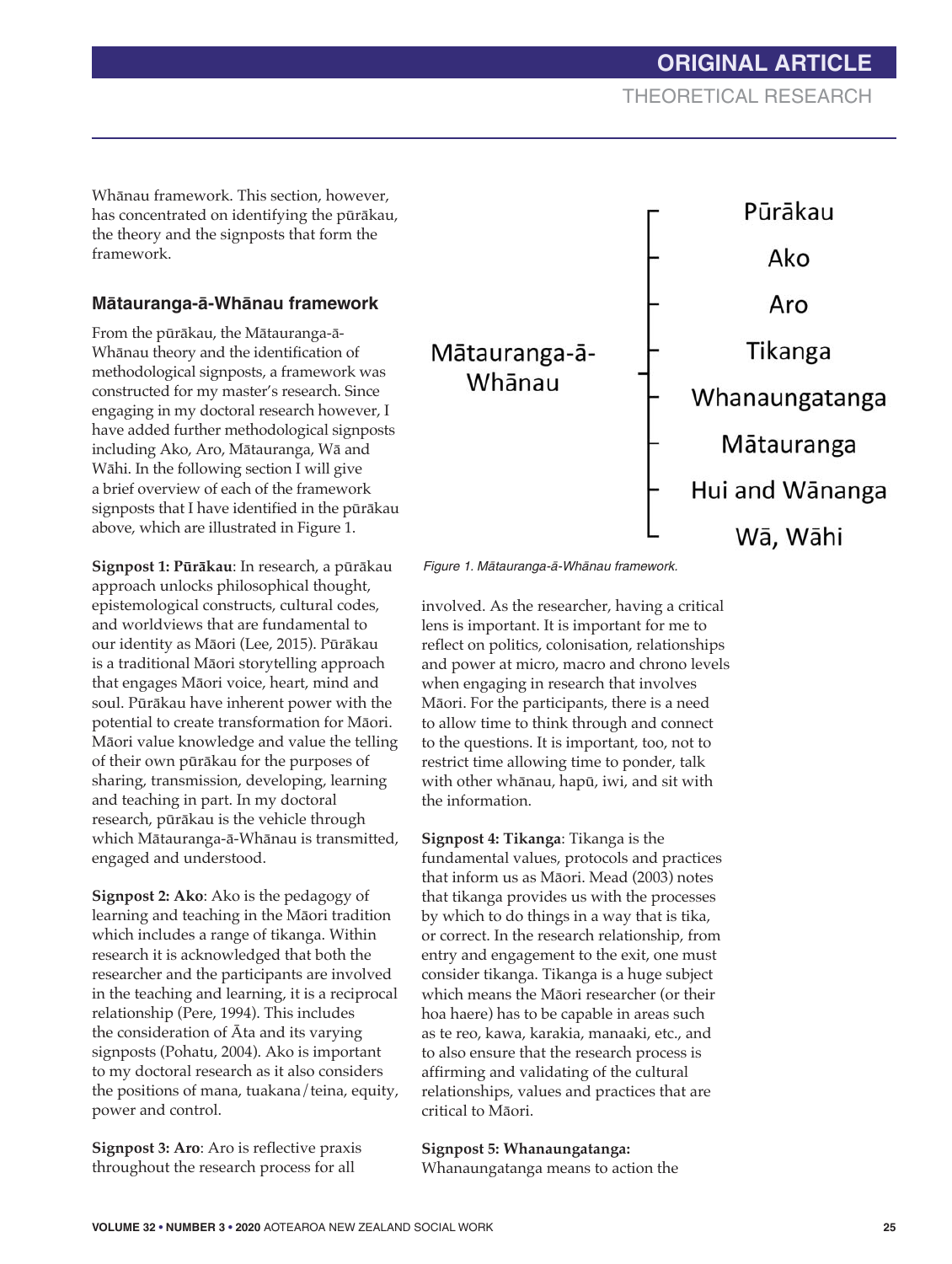process of coming together as a whānau, being relational and connecting to each other's whakapapa. In this research it relates to building relationships, strengthening ties, building rapport and establishing a connection on a physical and spiritual level. Whanaungatanga means I need to know the community I am working with, my own communities and be connected in some way (or make connections) to the people that I want to engage in research with. It will also mean maintaining those relationships post-research.

**Signpost 6: Mātauranga Māori**: As discussed briefly above, Mātauranga Māori is a broad body of knowledge that seeks to explain phenomena by drawing upon concepts handed down from one generation of Māori to another. Mātauranga "encompasses all branches of Māori knowledge, past, present and still developing … It is like a super subject" (Mead, 2003, pp. 320–321). In my research, mātauranga is a hoa haere (constant companion) to thinking about pūrākau and drawing on knowledge from the past and present. In my view, I am not able to view pūrākau through a Māori lens without understanding Mātauranga in the first instance.

**Signpost 7: Hui and Wānanga**: Both of these processes offer the opportunity, through culturally grounded processes, to gather together to engage with, and transmit mātauranga. These processes include traditional welcomes, tributes, ceremony, respect paid to the living and the dead and to the hosts and food. Both hui and wānanga provide an atmosphere that engages the physical and metaphysical sites of being Māori. Both have survived principally through the activities of the Marae where traditional knowledge is passed down the generations by word of mouth. When utilised within my research, both can be explained as qualitative in nature and have some similarities including studying personal understandings, oral histories and human interaction (Salmond, 1975). As noted above, however, hui and

wānanga ensure tikanga Māori is central (Tomlins-Jahnke, 1996).

**Signpost 8: Wā, Wāhi:** My upbringing and the pūrākau in my whānau have taught me that time and place are very important aspects of life. Wā meaning time, and wāhi, location or place. This signpost considers when and where the research will take place. This can be considered a conversation between the researcher and the whānau; however, wā and wāhi should be considered the choice of those who are participating in the research, unless they would consider it appropriate for the researcher to host them. As the researcher I am considering their aroha, their koha and their mātauranga as a central focus of the research and therefore, where they may want to share information is crucial.

The above signposts, although only briefly introduced, show how I will and have approached research. Inviting pūrākau, teaching and learning, reflective praxis and analysis, ethical practices informed by Māori, building relationships, knowing knowledges, gathering in ways that are appropriate and at times and places that suit the participants are the signposts that will inform my doctoral research. The development of each of the signposts is key at this stage of my doctoral journey.

#### **Concluding reflections**

The use of Kaupapa Māori methodologies within research has been advocated for by Māori for over thirty years. This article has provided an overview of a methodology not only grounded within mātauranga Māori but within whānau specifically. As Pohatu (2015, p. 37) stated, Mātauranga-ā-Whānau "is an important site and source where Mā ori have the daily opportunity to use our own images, sources, people, experiences, words and knowing, locating messages, then interpreting them into our contexts."

Mātauranga-ā-whānau brings forward the capacity for Māori to support, through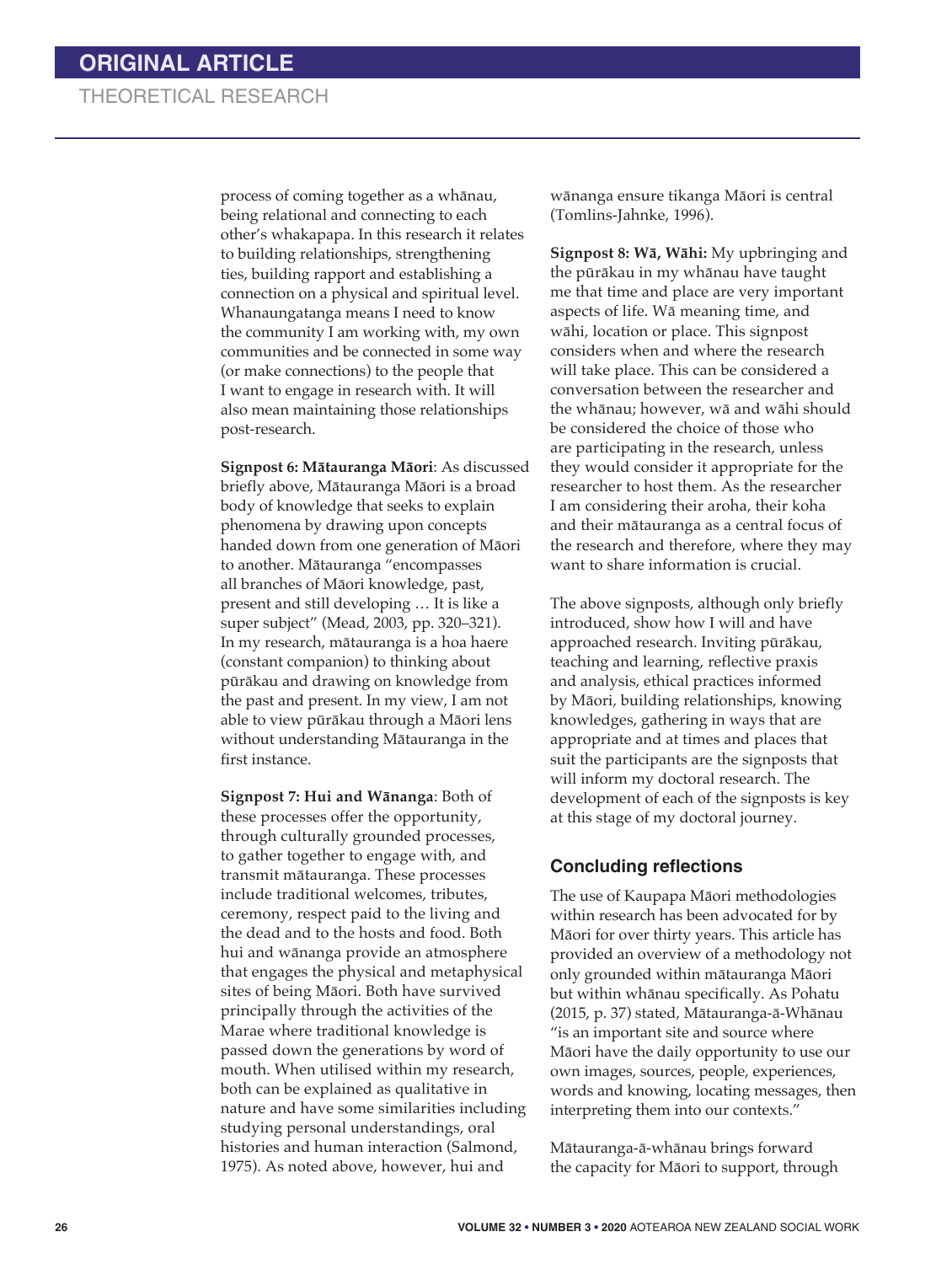the affirmation of whānau knowledge, a wider revitalisation agenda that focuses on the reconnection of our whānau to ourselves, our lands, our language, our cultural ways of being. This is an affirmation of whānau as ora, though we must be cognizant of the fact that some Māori continue to experience disconnection and displacement from their whakapapa. This may be considered a limitation; however, as methodology, Mātauranga-ā-Whānau requires us to commit to placing our whānau and broader whakapapa connections at the centre of our processes. This aligns with Pohatu (2015, p. 32) who emphasised that

Mātauranga-ā-Whānau "offers whānaumembers opportunities to see and shape its wider usefulness in the many worlds we connect with and move in through our lives." Mātauranga-ā-Whānau as a research approach brings a focus upon Māori knowledge that is learned within whānau intergenerationally and ensures that the research process is affirming and validating of the cultural relationships, values and practices that are critical to Māori.

Accepted 7 September 2020

Published 3 November 2020

#### **Glossary**

| <b>Ako</b>       | Practice of teaching and learning. The idea that teaching and learning occurs at every level and<br>across generations. |
|------------------|-------------------------------------------------------------------------------------------------------------------------|
| Aro              | Reflection, reflexive practice, to understand, consider, pay attention to                                               |
| <b>Aroha</b>     | To sow compassion, love, connection, warmth                                                                             |
| Hapū             | To be pregnant, or sub-tribe                                                                                            |
| <b>Hoa haere</b> | Considered or constant companion                                                                                        |
| <b>Hui</b>       | Meeting or gathering                                                                                                    |
| <b>Iwi</b>       | <b>Tribe</b>                                                                                                            |
| <b>Karakia</b>   | Prayer, incantation, spiritual guiding words to Māori deity                                                             |
| <b>Karanga</b>   | Ceremonial call of welcome                                                                                              |
| Kaupapa          | Floor, stage, platform, topic, policy, matter for discussion                                                            |
| <b>Kawa</b>      | Protocols, customs                                                                                                      |
| Koha             | Valued contribution, gift                                                                                               |
| <b>Körero</b>    | Conversation, talk, talking                                                                                             |
| <b>Kuia</b>      | Older woman                                                                                                             |
| <b>Koroua</b>    | Older man                                                                                                               |
| <b>Mana</b>      | Prestige, power, spiritual power, charisma, authority                                                                   |
| <b>Manaaki</b>   | Hospitality, uplifting one's mana                                                                                       |
| Manaakitanga     | The practice of being hospitable, being kind, generosity, showing respect.                                              |
| <b>Māori</b>     | Native, indigenous person of Aotearoa New Zealand                                                                       |
| Mātauranga       | Knowledge that is Māori, see explanation in text.                                                                       |
| <b>Mauri</b>     | Life essence                                                                                                            |
| <b>Mokopuna</b>  | Grandchild/ren                                                                                                          |
| Ngāti Maniapoto  | Tribal group located in the King Country - geographical area of Aotearoa New Zealand                                    |
| Ngā ture         | Law, lore, rules                                                                                                        |
| <b>Pōwhiri</b>   | Formal ceremony of welcome                                                                                              |
| pūrākau          | Narrative. Story. Messages of kaupapa and whakapapa.                                                                    |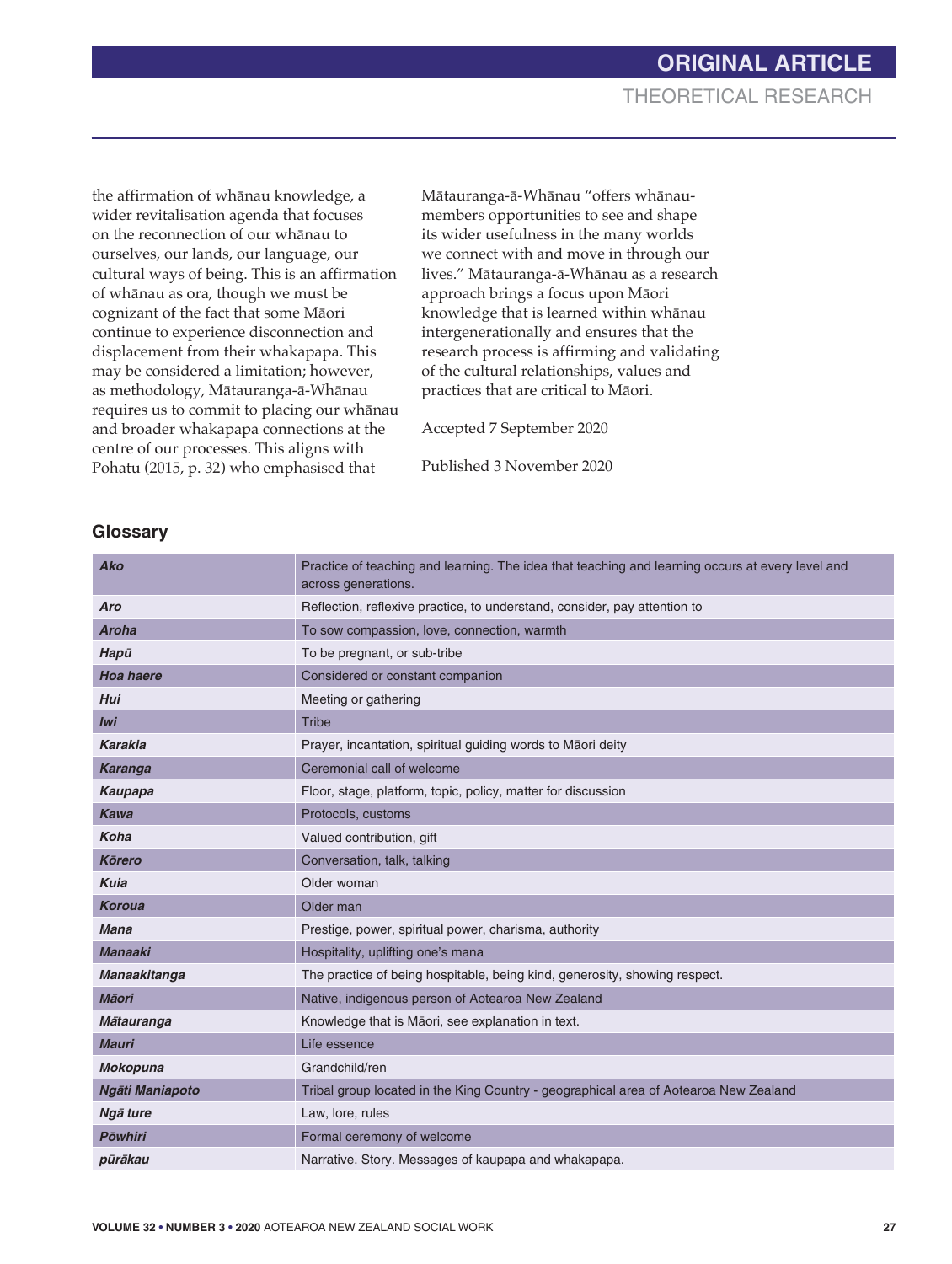## **ORIGINAL ARTICLE**

### THEORETICAL RESEARCH

| <b>Rangatira</b>    | Chief, leader, one who can lead and gather others                                            |
|---------------------|----------------------------------------------------------------------------------------------|
| Rongoā              | Medicine, remedy, medication                                                                 |
| <b>Tapu</b>         | Sacred, prohibited, set apart                                                                |
| Tangata Māori       | Māori person/people                                                                          |
| <b>Tangihanga</b>   | The funeral process                                                                          |
| <b>Tautoko</b>      | To support, prop up, verify, advocate                                                        |
| <b>Te Reo</b>       | The Māori language                                                                           |
| Te Ao Māori         | The Māori world                                                                              |
| Te Kōhanga Reo      | Early childcare centres                                                                      |
| Kura Kaupapa Māori  | Primary school level                                                                         |
| <b>Whare Kura</b>   | Secondary school level                                                                       |
| Whare Wānanga       | <b>Tertiary level institutions</b>                                                           |
| <b>Tikanga</b>      | Correct procedure, habit, lore, method, manner, practice, convention                         |
| Tino rangatiratanga | Autonomy, self-determination, self-governing                                                 |
| Wā                  | Time, a period, a term                                                                       |
| Wāhi                | Location, place                                                                              |
| <b>Wairua</b>       | Spiritual essence                                                                            |
| Wānanga             | Gathering for the purpose of learning. In-depth learning centre. To meet, discuss, consider. |
| Whakapapa           | Genealogy, to layer, lay flat upon one another                                               |
| Whakapono           | Knowledge of what is true, truth                                                             |
| Whānau              | To be born, give birth, family, be connected familiarly                                      |
| Whanaungatanga      | Building connections between whakapapa, rapport building, establishing relationships         |
| <b>Wharenui</b>     | Meeting house, large house at a marae                                                        |
| Whenua              | Earth, land, ground, placenta                                                                |

#### **References**

- Bateman, S., & Berryman, M. (2008). He hui whakatika. Culturally responsive, self determining interventions for restoring harmony. *Kairaranga, 9*(1), 6–12.
- Durie, M. (2001). *Mauri ora: The dynamics of Maori health.* Oxford University Press.
- Hohepa, M. K. (1990). *Te Kohanga Reo hei tikanga ako i te reo Maori: Te Kohanga Reo as a context for language learning*. University of Auckland.
- Hohepa, M. K. (1999). "*Hei tautoko i te reo": Mäori language regeneration and whänau bookreading practices* (Unpublished doctoral thesis). University of Auckland, Auckland, New Zealand.
- Lee, J. B. J. (2015). Decolonising Māori narratives: Pūrākau as method. In L. Pihama & S. Tiakiwai (Eds.), *Kaupapa rangahau: A reader*. Te Kotahi Research.
- Lipsham, M. J. H. (2012). Ata as an innovative method and practice tool in supervision. *Aotearoa New Zealand Social Work Review: Te Komako, 24*(2/3), 31–40.
- Lipsham, M. J. H. (2016). *He kohinga korero a nga kaiarataki me nga¯ kaiako: Student supervision: Experiences*  and views of kaiarataki and kaiako at Te Wānanga *o Aotearoa* (Masters thesis). Massey University, Palmerston North, New Zealand. Retrieved from https:// mro.massey.ac.nz/handle/10179/11858
- Mead, H. M. (2003). *Tikanga Maori: Living by Maori values*. Huia Publishers.
- Nepe, T. (1991). *E Hao ne e tenei Reanga: Te Toi Huarewa Tipuna, Kaupapa Maori, An educational intervention* (Master's thesis). University of Auckland, Auckland, New Zealand.
- O'Regan, H. (2006). State of the reo nation: Maori language learning. In M. Mulholland (Ed.), *State of the Māori nation, twenty first century issues in Aotearoa* (pp. 157–168). Reed Publishing.
- Pere, R. (1994). *Ako: Concepts and learning in the Maori tradition*. Wellington, New Zealand: Te Kohanga Reo National Trust Board.
- Pihama, L. (2001). *Tīhei mauri ora: Honouring our voices: Mana wahine as a kaupapa Māori: Theoretical framework* (Unpublished doctoral thesis). University of Auckland, Auckland, Aotearoa New Zealand. Available at http://www.tutamawahine.org.nz/tihea\_mauri\_ora
- Pihama, L., & Cameron, N. (Eds.). (2012). *Kua tupu te pa¯*  harakeke: Developing healthy whānau relationships. SAR Press.
- Pohatu, H. R. (1995). *Whakapapa: A pedagogical structure for the transmission of matauranga Maori* (Master's thesis). University of Auckland, Auckland, New Zealand.